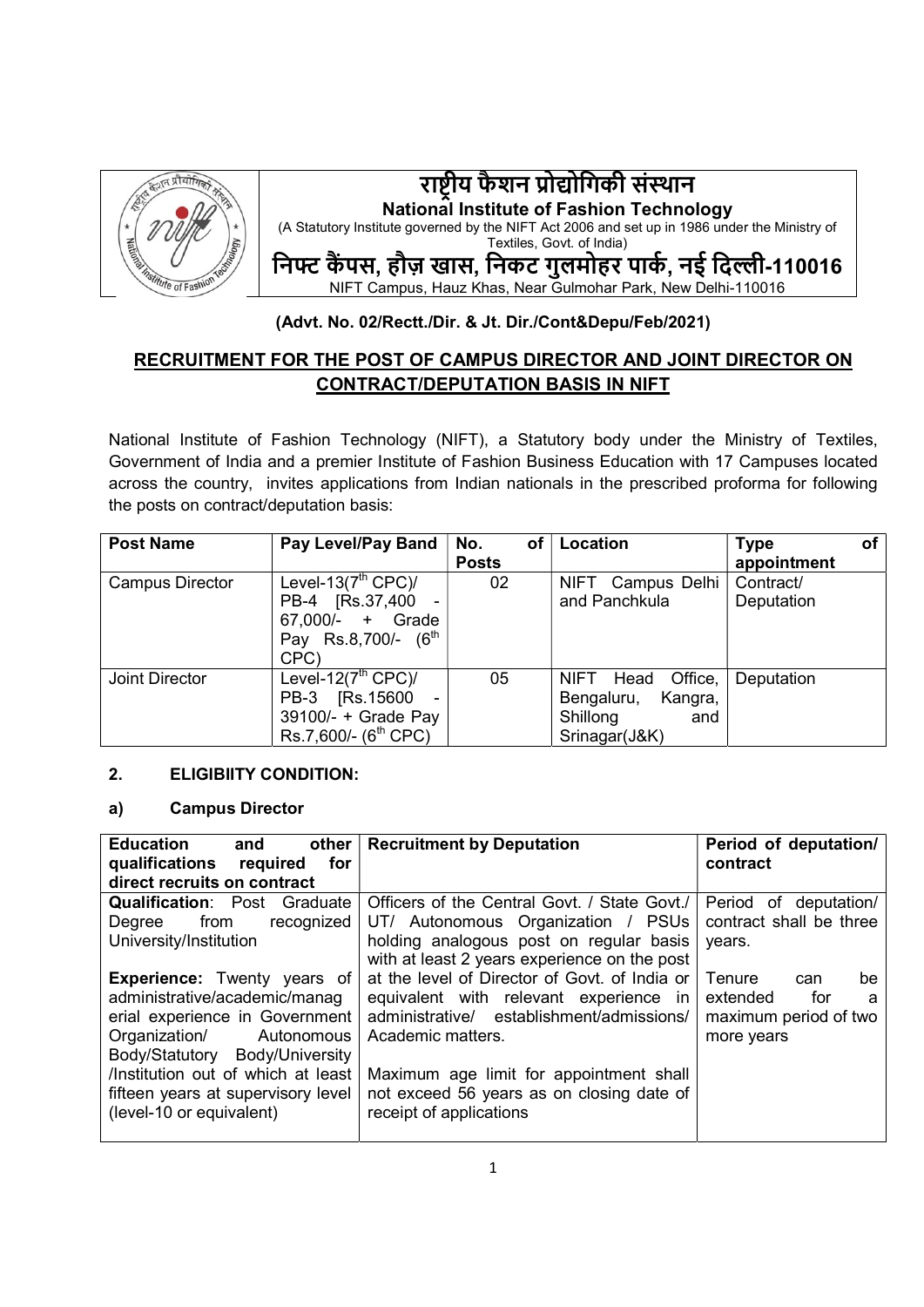| Age: 50 years                                                                                                                                                                                |  |
|----------------------------------------------------------------------------------------------------------------------------------------------------------------------------------------------|--|
| Maximum upper age-limit for<br>NIFT employees may be relaxed<br>upto five years or total length of<br>service rendered (on regular<br>and/or long-term contract basis)<br>whichever is less. |  |

#### b) Joint Director

| <b>Recruitment by Deputation</b>                                                                                                                                                          | Period of deputation/                                                                                            |
|-------------------------------------------------------------------------------------------------------------------------------------------------------------------------------------------|------------------------------------------------------------------------------------------------------------------|
| Officers of the Central Govt. / State Govt./ UT/                                                                                                                                          | Period of deputation shall be three years.                                                                       |
| Autonomous Organization / PSUs holding analogous Tenure can be extended for a maximum                                                                                                     |                                                                                                                  |
| post on regular basis                                                                                                                                                                     | period of two more years.                                                                                        |
| <b>OR</b>                                                                                                                                                                                 |                                                                                                                  |
| with at least five years of regular service in Level-11 with<br>relevant experience in Purchase Procedures<br>Establishment<br>Matters / Admission Procedures/<br>Administrative Matters. | Maximum age limit for appointment shall not<br>exceed 56 years as on closing date of<br>receipt of applications. |

## 3. IMPORTANT INSTRUCTIONS

#### a) While applying on Deputation basis:

- i) All applicants must fulfil the essential requirements of the post and other conditions stipulated in the advertisement as on the last date of receipt of the applications. They are advised to satisfy themselves before applying that they possess at least the essential qualifications and/or experience laid down for the post as on the last date of receipt of the applications. No enquiries with reference to eligibility will be entertained.
- ii) Period of deputation shall be three years. Tenure can be extended for a maximum period of two more years. Others terms and conditions of deputation will be governed as per Govt. of India Orders/ Instructions on the subject.
- iii) Applications only in the prescribed proforma (as per **Annexure-I**) of the eligible candidates whose services can be spared immediately on selection, together with the certificate (As per Annexure-II) from the Forwarding Authority alongwith the following documents may be sent to us:
	- a) Integrity Certificate
	- b) List of major/minor penalties imposed, if any, on the official during the last 10 years; if no penalty has been imposed a "NIL" certificate should be enclosed.
	- c) Vigilance Clearance Certificate
	- d) Attested photocopies of the APARs of last five years (2014-15 to 2018-19) failing which the application will not be considered. Each page should be attested by an officer not below the rank of an Under Secretary to the Govt. of India)
- iv) The Concerned department while forwarding application shall certify that the applicant, if selected, will be relieved within one month of the receipt of the Offer of Appointment.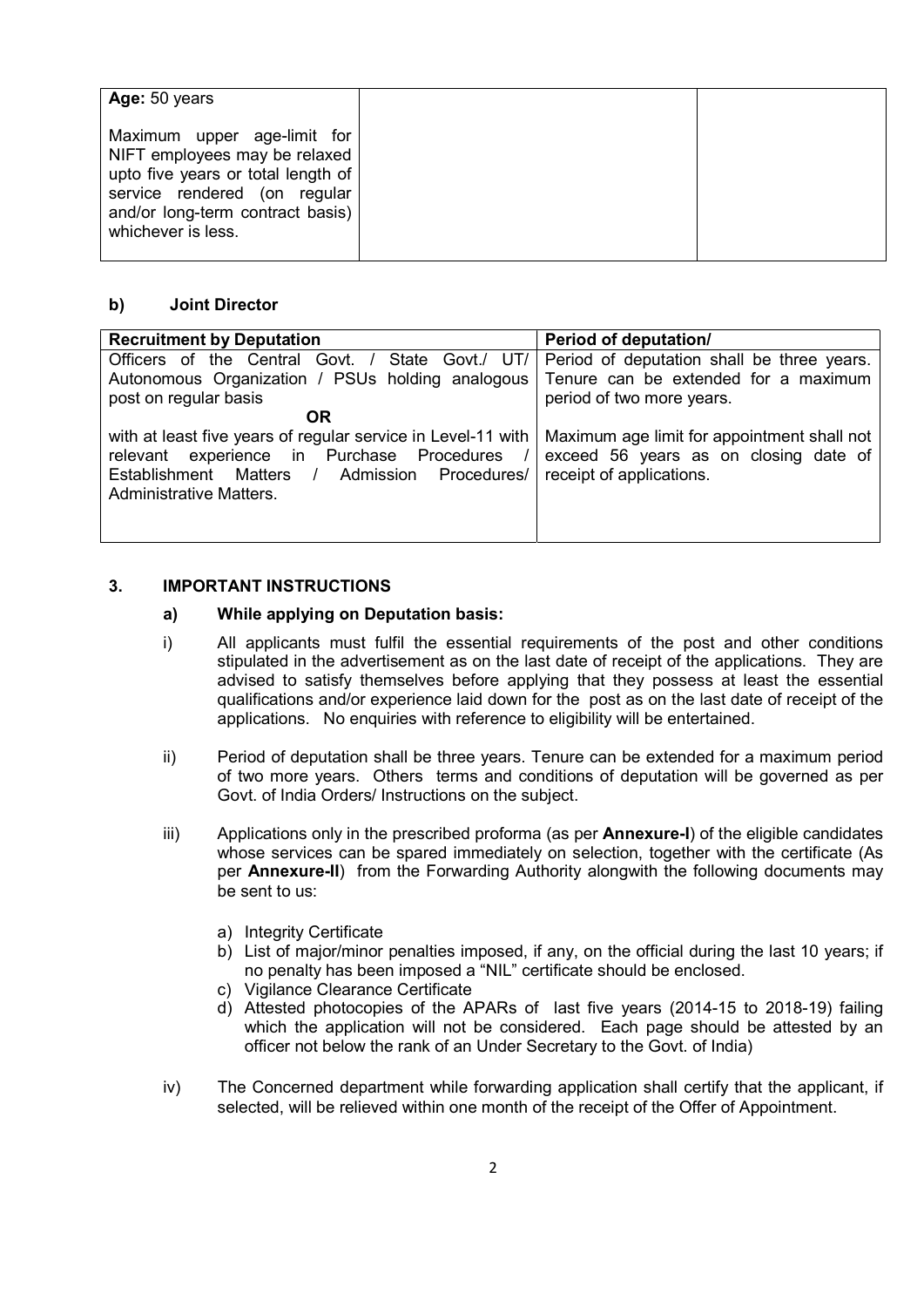v) The pay of the selected candidate will be regulated under the provisions contained in the DoP&T O.M. No. 6/8/2009-Estt.(Pay II) dated 17.06.2020 as amended from time to time.

#### b) While applying on Direct/Contract basis:

- i. Age relaxation to SC/ST/OBC/PWD candidates as per GoI rules. No provision for reservation exists for the posts to be filled up on deputation basis.
- ii. Period of contract shall be three years. Tenure can be extended for a maximum period of two more years.

#### c) GENERAL INSTRUCTIONS FOR DEPUTATION AND DIRECT/CONTRACT BASIS:

- i) The applicant must be a citizen of India.
- ii) The prescribed qualifications are the minimum and the mere possession and fulfilling the essential and desirable qualification of the same does not entitle the applicants to be called for the interview
- iii) All applicants must fulfill the essential requirements of the post and other conditions stipulated in the advertisement as on the last date of receipt of the applications. They are advised to satisfy themselves before applying that they possess at least the essential qualifications and experience laid down for the post as on the last date of receipt of applications. No enquiries with reference to eligibility will be entertained.
- iv) The application should be accompanied by self attested copies of the relevant educational qualification, experience and Caste/ category (wherever applicable). Incomplete application not accompanied with the required certificates / documents/ unsigned are liable to be rejected.
- v) All employment under Government of India/ State Government etc like adhoc, contract, part time which are not permanent i.e. not holding substantive post/ lien shall be treated as temporary.
- vi) If any document/ certificate furnished is in a language other than Hindi or English, a transcript of the same duly attested by the candidate is to be submitted.
- vii) The date for determining the upper age limit, qualifications and experience shall be the closing date prescribed for receipt of applications.
- viii) Persons with disabilities (PWD) fulfilling the eligibility conditions are encouraged to apply.
- ix) Only outstation candidates called and found eligible for interview will be paid to and fro single second class rail fare from the actual place of undertaking the journey or from the normal place of their residence whichever is nearer to Railway Station on production of Rail Tickets/Rail Ticket Numbers or any other proof of journey for the purpose of attending the interview.
- x) Any discrepancy found between the information given in application and as evident in original documents will make the candidate ineligible for appearing in interview. Such candidate will not be paid any fare.
- xi) The decision of the NIFT in all matters relating to eligibility, acceptance or rejection of applications, mode of selection, conduct of interview will be final and binding on the candidates.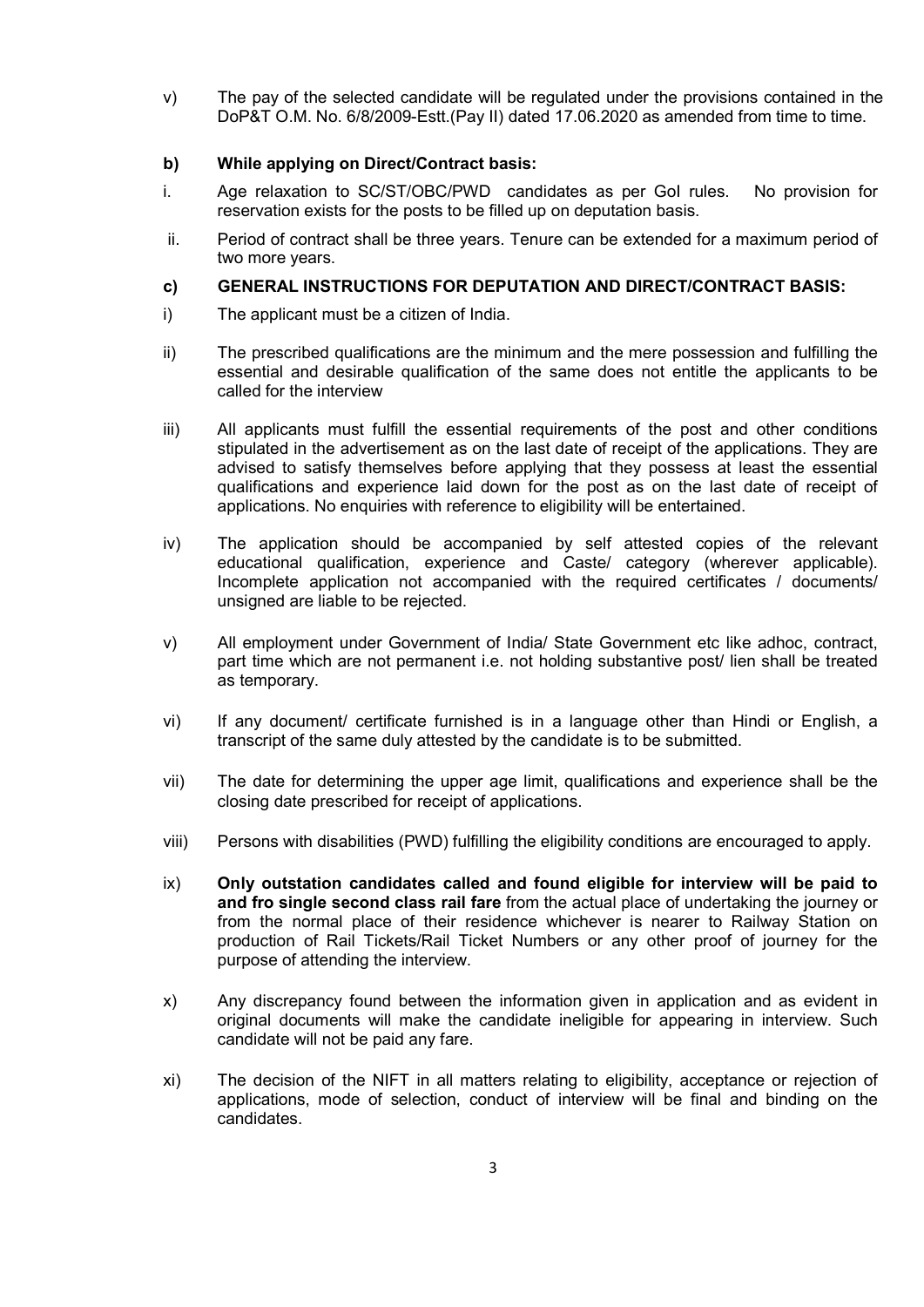- xii) Canvassing in any form and / or bringing any influence political or otherwise will be treated as a disqualification for the post.
- xiii) NO INTERIM ENQUIRY OR CORRESPONDANCE WILL BE ENTERTAINED. Candidates are advised to visit NIFT website for updates.
- xiv) Employment in Institute shall be governed by the rule and regulations, service conditions, as notified by the Institute from time to time.
- xv) Applications from employees of Government Departments and/or PSUs/autonomous bodies under Government will be considered only if forwarded through proper channel, certified by the employer that the applicant, if selected will be relieved within one month of the receipt of the appointment orders. Vigilance clearance should also be recorded.
- xvi) The institute reserves the right to modify/ withdraw the notification at any time. The Institute also reserves the right of rejecting any or all the applications without assigning any reasons thereof.
- xvii) Applicants are advised to enter correct/valid data in respect of various information as provided in the application form. Incorrect details, if entered, by any applicant will result in summarily rejection of the applicant at any stage of the recruitment activity.
- xviii) All correspondence from the Institute including interview letter, if any, shall be sent only to the e-mail address provided by the applicant in the application form or uploaded on NIFT website www.nift.ac.in.
- xix) In case of any inadvertent mistake in the process of selection, which may be detected at any stage even after issuing an appointment letter, the Institute reserves the right to modify/withdraw/cancel any communication made to the applicant.
- xx) Application once made will not be allowed to be withdrawn on any count nor can it be held in reserve for any other recruitment or selection process.

#### xxi) APPLICATION FEE:

SC/ST/PWD/Women candidates and NIFT employees (working on regular or long-term contract) are exempted from payment of application fee. The candidates are required to pay application fee of Rs. 1,180/-(Rs.1,000/- plus GST " 18% i.e. Rs. 180/-) (For Contract/Direct Recruitment only) through Demand Draft/ Banker's Cheque drawn in favour of NIFT, payable at New Delhi. Demand Draft should have been drawn on or after publication of the advertisement. Applicant must write his / her name, address and post applied for on back of the demand draft. Fee once paid will not be refunded under any circumstances.

- xxii) SELECTION PROCESS: Selection shall be on the basis of the performance in the personal interview or any other criteria fixed by the NIFT.
- xxiii) For details please visit the Institute's website : www.nift.ac.in
- xxiv) Any addendum/corrigendum shall be posted only on the website of the Institute.
- xxv) HOW TO APPLY: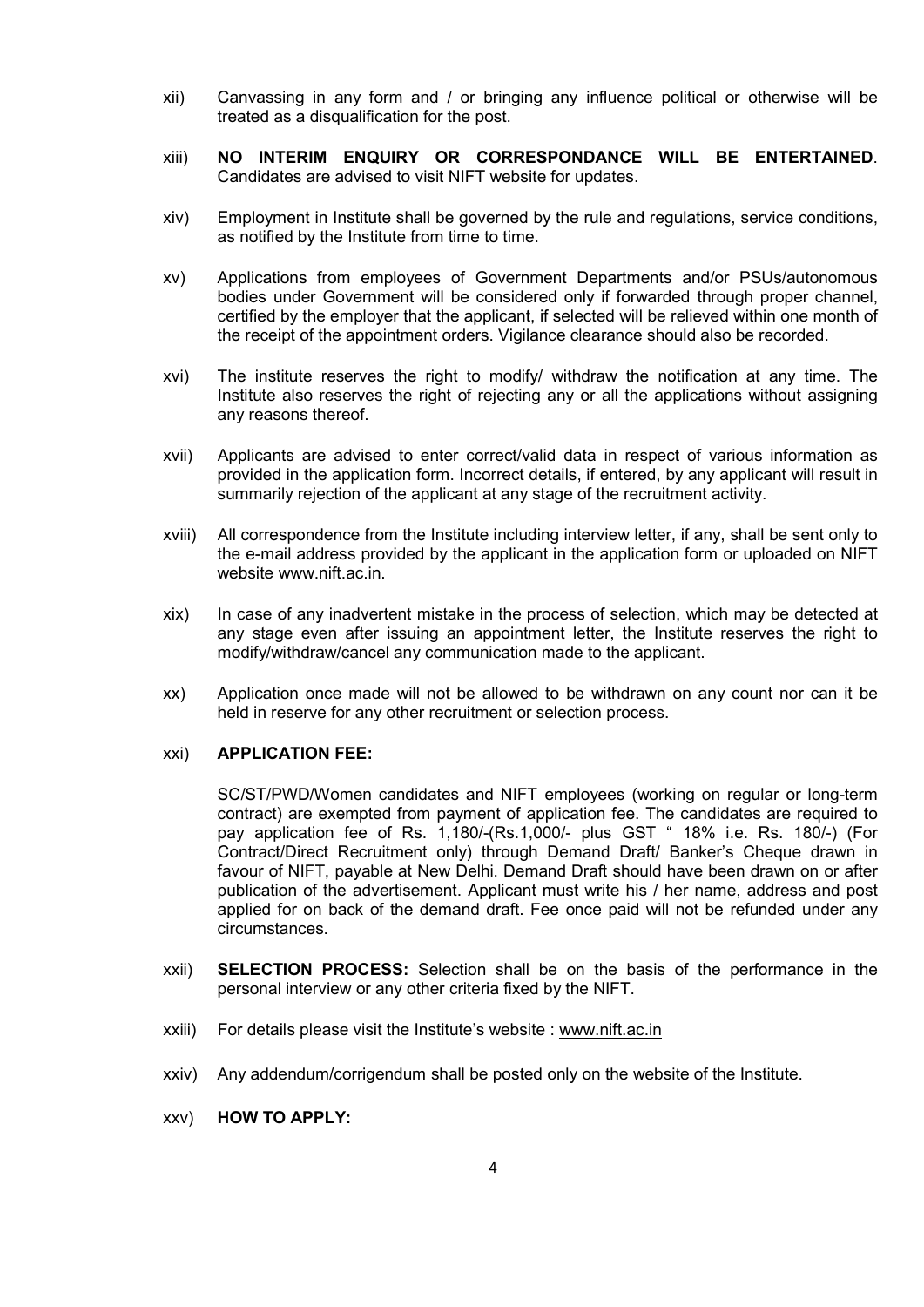The application alongwith relevant documents self attested copies in support of qualification, experience, age, caste and non-refundable demand draft(where applicable) on account of application fee may be forwarded to "The Registrar, NIFT Campus, Hauz Khas, Near Gulmohar Park, New Delhi- 110016" by 23-04-2021 (05:00 PM)

Applications not forwarded through proper channel or those received without the requisite certificates and necessary documents will not be entertained. The candidates who apply for the post will not be allowed to withdraw their candidature subsequently.

\*\*\*\*\*\*\*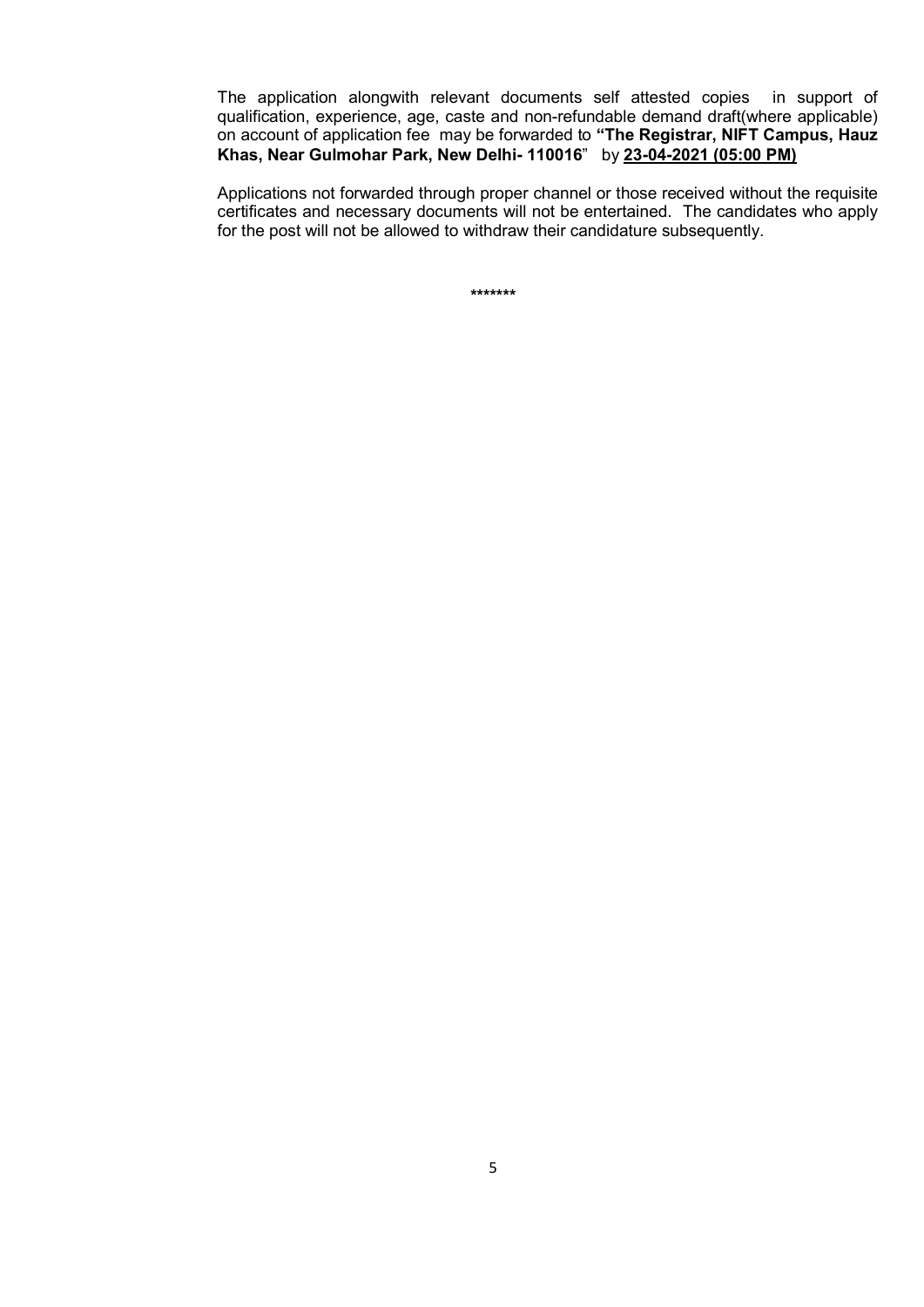# राष्ट्रीय फैशन प्रोद्योगिकी संस्थान

#### National Institute of Fashion Technology

(A Statutory Institute governed by the NIFT Act 2006 and set up in 1986 under the Ministry of Textiles, Govt. of India)

# निफ्ट कैंपस, हौज़ खास, निकट गुलमोहर पार्क, नई दिल्ली-110016

NIFT Campus, Hauz Khas, Near Gulmohar Park, New Delhi-110016

#### APPLICATION FOR APPOINTMENT THROUGH DIRECT/CONTRACT RECRUITMENT (All the columns are to be filled neatly in capital letters)

Affix your recent passport size photograph duly self attested by

| 1.               | Advertisement No.                                                    |                |                                                                                                                    |                          |      |                        |
|------------------|----------------------------------------------------------------------|----------------|--------------------------------------------------------------------------------------------------------------------|--------------------------|------|------------------------|
| $\overline{2}$ . | Post Name                                                            | $\bullet$      |                                                                                                                    |                          |      |                        |
| 3.               | Post Code (SI. No.)                                                  | $\epsilon$     |                                                                                                                    |                          |      |                        |
| $\overline{4}$ . | <b>Online Payment Detail</b>                                         | ł,             | <b>Bank Name</b>                                                                                                   | Transaction<br>No.       | Date | Amount(Rs.)            |
| 5.               | Name of the Applicant<br>(in block letters)                          | $\blacksquare$ |                                                                                                                    |                          |      |                        |
| 6.               | Gender                                                               |                | Male (                                                                                                             | Female(                  |      | Neutral(               |
| 7.               | Father's /Husband's name                                             |                |                                                                                                                    |                          |      |                        |
| 8.               | Whether citizen of India                                             |                | Yes()<br>If yes, whether- Domicile(<br>If foreign nationals, please state nationality with<br>supporting documents | No( )<br>$\mathcal{L}$   |      | By birth(<br>$\lambda$ |
| 9.               | <b>NIFT Employee</b>                                                 |                | Yes(<br>No( )                                                                                                      |                          |      |                        |
| 10.              | Whether<br>Council/Government/<br>Autonomous Bodies/ PSU<br>Employee |                | Yes(<br>No( )                                                                                                      |                          |      |                        |
| 11.              | Postal Address with pin code                                         | ł.             |                                                                                                                    |                          |      | Pin code               |
|                  | 12. Permanent Address with pin<br>code                               | ÷.             |                                                                                                                    |                          |      | Pin code               |
|                  |                                                                      |                |                                                                                                                    |                          |      |                        |
| 13.              | <b>Contact Details</b>                                               | ÷              | Ph. No.<br>e-mail:                                                                                                 |                          |      |                        |
|                  | 14. Nearest Railway Station                                          |                |                                                                                                                    |                          |      |                        |
| 15.              | Date of Birth                                                        |                | (DD/MM/YYYY)                                                                                                       |                          |      |                        |
|                  | 16. Age as on closing date of<br>application                         | ÷              | Years                                                                                                              | Months<br>Days           |      |                        |
|                  | 17. Community (Tick and enclose                                      | ÷              | SC <sub>(</sub><br>ST <sub>(</sub>                                                                                 | OBC(<br>PWD <sub>(</sub> | UR(  | <b>EWS</b>             |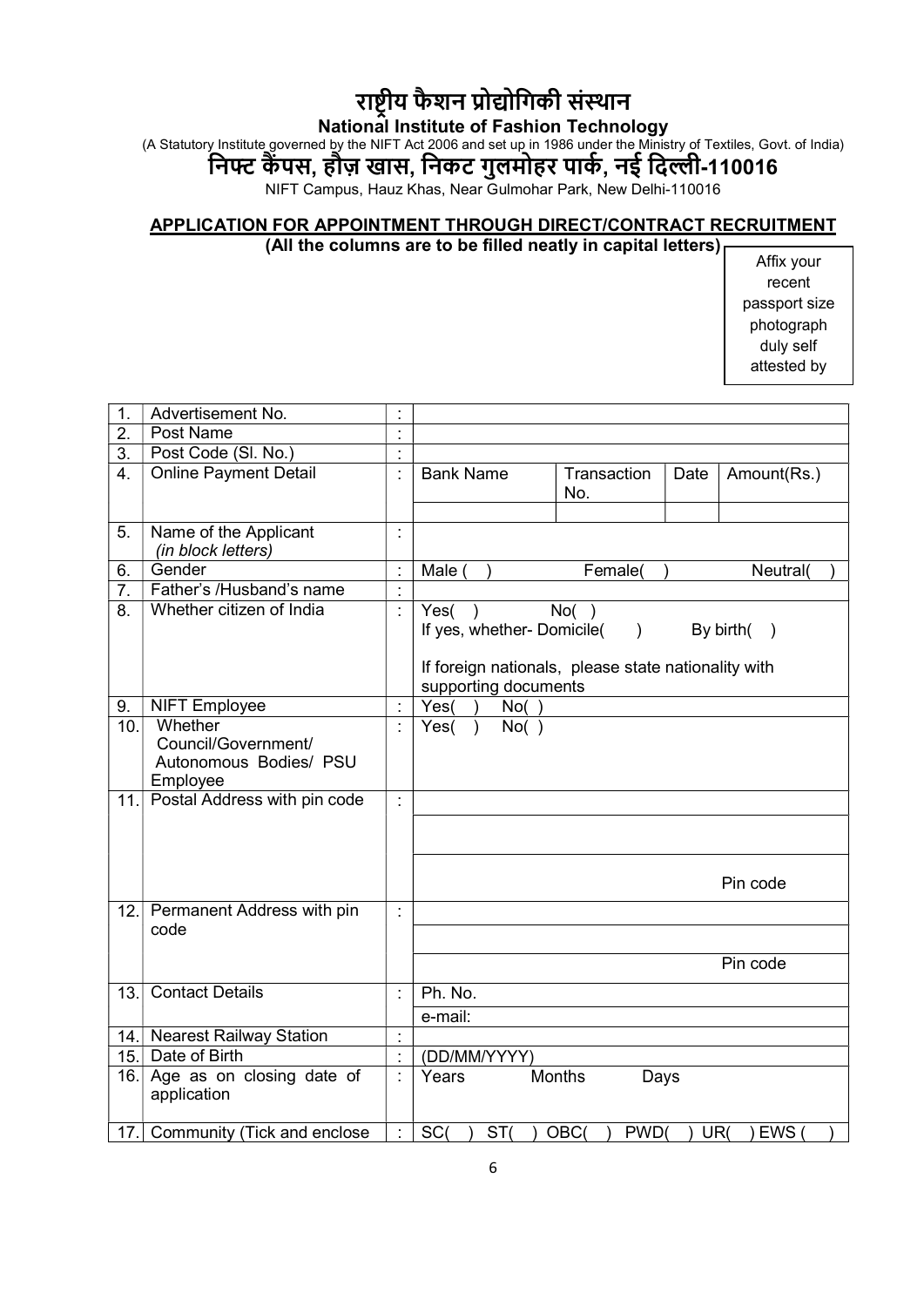|      |                                                                                                                        | attested copy of certificate)                                                                                                                                                                                                                                                                                               |             |                        |                                            |    |  |                         |  |                                 |                | (If PWD, please also tick SC/ST/OBC/UR as applicable) |
|------|------------------------------------------------------------------------------------------------------------------------|-----------------------------------------------------------------------------------------------------------------------------------------------------------------------------------------------------------------------------------------------------------------------------------------------------------------------------|-------------|------------------------|--------------------------------------------|----|--|-------------------------|--|---------------------------------|----------------|-------------------------------------------------------|
| 18.  | Are you related to any NIFT employee, working in any campus/HO on Regular or Contract<br>basis, if<br>so please state: |                                                                                                                                                                                                                                                                                                                             |             |                        |                                            |    |  |                         |  |                                 |                |                                                       |
|      | Name                                                                                                                   |                                                                                                                                                                                                                                                                                                                             | Designation |                        |                                            |    |  | Campus where<br>working |  |                                 |                | Relationship                                          |
|      |                                                                                                                        |                                                                                                                                                                                                                                                                                                                             |             |                        |                                            |    |  |                         |  |                                 |                |                                                       |
| 19.1 |                                                                                                                        | Particulars of all examinations passed and degrees and technical qualifications<br>obtained at the university or other places of higher technical education (commencing<br>with the Matriculation or equivalent examination):                                                                                               |             |                        |                                            |    |  |                         |  |                                 |                |                                                       |
| 20.  | SI.<br>No.                                                                                                             | Examination/Degree<br>/ Diploma                                                                                                                                                                                                                                                                                             |             |                        | Name of College/<br>Institution/University |    |  | Year of<br>passing      |  | Subjects/<br>Specializatio<br>n |                | Percentage<br>of Marks*                               |
|      |                                                                                                                        |                                                                                                                                                                                                                                                                                                                             |             |                        |                                            |    |  |                         |  |                                 |                |                                                       |
|      |                                                                                                                        |                                                                                                                                                                                                                                                                                                                             |             |                        |                                            |    |  |                         |  |                                 |                |                                                       |
|      |                                                                                                                        | * In case of CGPA/SGPA/OGPA etc. system, convert the same into percentage, based on the<br>formula adopted by the University/Institute.                                                                                                                                                                                     |             |                        |                                            |    |  |                         |  |                                 |                |                                                       |
| 21.  |                                                                                                                        | Professional training, if any:                                                                                                                                                                                                                                                                                              |             |                        |                                            |    |  |                         |  |                                 |                |                                                       |
|      |                                                                                                                        | a.) Work Experience, starting from the present employment:<br>(Furnish a resume of work done with supporting documents, if any, separately)                                                                                                                                                                                 |             |                        |                                            |    |  |                         |  |                                 |                |                                                       |
|      |                                                                                                                        | Name and address of                                                                                                                                                                                                                                                                                                         | Post        | Period<br>Period       |                                            |    |  | Permanent               |  |                                 | Salary & Grade |                                                       |
|      |                                                                                                                        | the employer                                                                                                                                                                                                                                                                                                                | held        |                        | From                                       | To |  | Temporary               |  |                                 |                |                                                       |
|      |                                                                                                                        |                                                                                                                                                                                                                                                                                                                             |             |                        |                                            |    |  |                         |  |                                 |                |                                                       |
|      |                                                                                                                        |                                                                                                                                                                                                                                                                                                                             |             |                        |                                            |    |  |                         |  |                                 |                |                                                       |
|      |                                                                                                                        | b.) Research Experience:<br>Position                                                                                                                                                                                                                                                                                        | Institution |                        |                                            |    |  |                         |  |                                 |                | Duration                                              |
|      |                                                                                                                        |                                                                                                                                                                                                                                                                                                                             |             | <b>Research Domain</b> |                                            |    |  | From                    |  | To                              |                |                                                       |
|      |                                                                                                                        |                                                                                                                                                                                                                                                                                                                             |             |                        |                                            |    |  |                         |  |                                 |                |                                                       |
| 22.  |                                                                                                                        | <b>Total Experience:</b><br>Are you under any bond/contractual obligation to serve Central/State<br>Government/PSU/Autonomous or any other body? If yes, give details:                                                                                                                                                      |             |                        |                                            |    |  |                         |  |                                 |                |                                                       |
|      |                                                                                                                        |                                                                                                                                                                                                                                                                                                                             |             |                        |                                            |    |  |                         |  |                                 |                |                                                       |
| 23.  | selected                                                                                                               | Joining time required from date<br>of offer of appointment, if                                                                                                                                                                                                                                                              |             |                        | Minimum:<br>Maximum:                       |    |  |                         |  |                                 |                |                                                       |
| 24.  |                                                                                                                        | Details of Honours, Awards,<br>Publications & Patents (Attach a                                                                                                                                                                                                                                                             |             |                        |                                            |    |  |                         |  |                                 |                |                                                       |
|      |                                                                                                                        | signed separate sheet for details)                                                                                                                                                                                                                                                                                          |             |                        |                                            |    |  |                         |  |                                 |                |                                                       |
| 25.  |                                                                                                                        | Any other relevant information<br>(Attach additional sheets)                                                                                                                                                                                                                                                                |             |                        |                                            |    |  |                         |  |                                 |                |                                                       |
| 26.  |                                                                                                                        | List of enclosures: Please enclose all passing certificates & marks sheets from class 10th and<br>onwards. For Diploma, Graduation, Post Graduation & other higher qualifications marks<br>sheets of each year is required to be enclosed. Experience Certificates should be in the order<br>specified at serial number 19. |             |                        |                                            |    |  |                         |  |                                 |                |                                                       |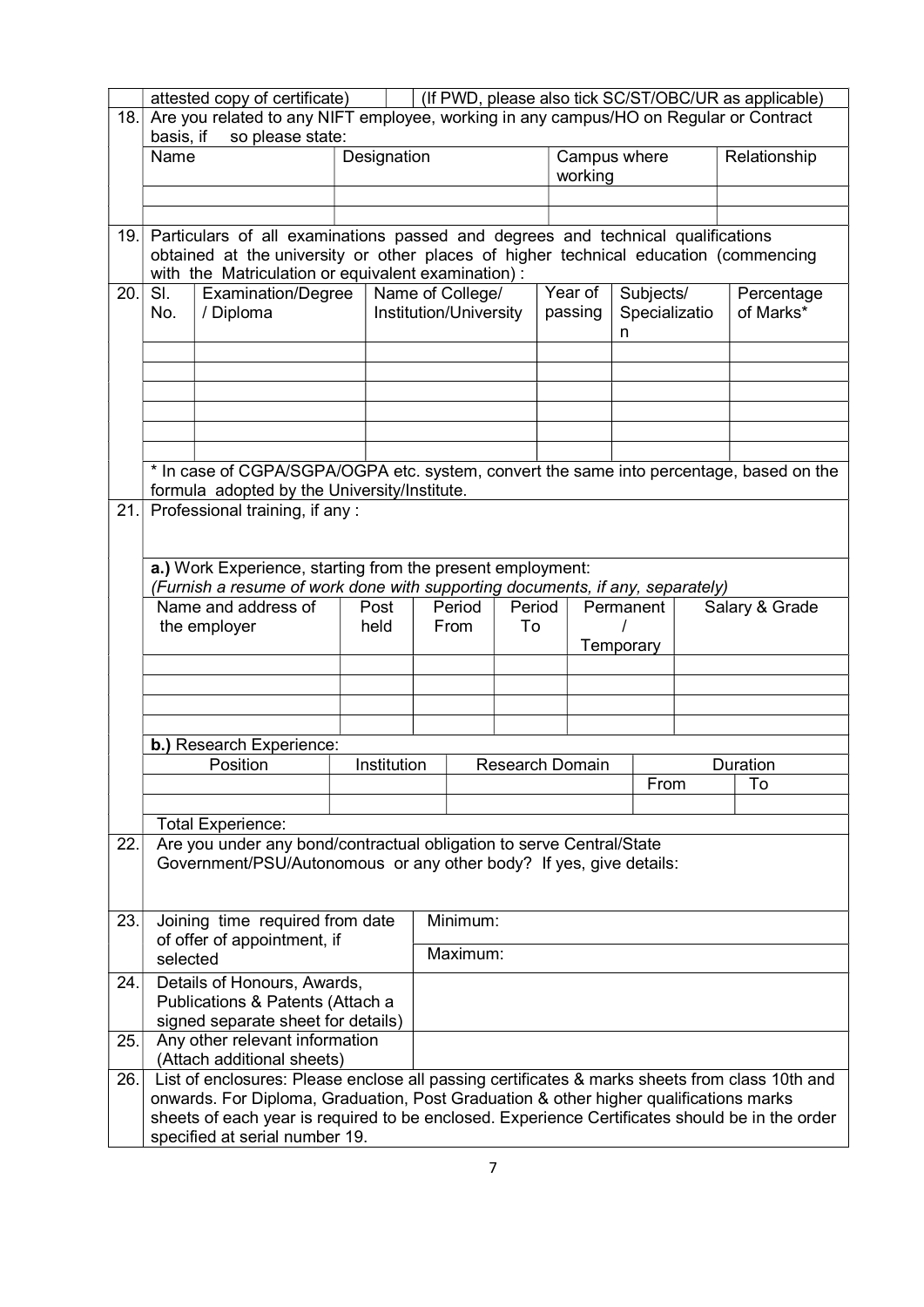|     | (7)  |
|-----|------|
| (2) | (8)  |
| (3) | (9)  |
| (4) | (10) |
| (5) | (11) |
| (6) | (12) |

## OBC–Other Backward Class, SC–Scheduled Caste, ST–Scheduled Tribe, PWD–Person with Disability, UR-Unreserved, EWS-Economically Weaker Section

27. Statement of purpose (SOP) not exceeding 1000 words covering the following:

- (a) Why do you wish to join NIFT?
- (b) Why you think you are suitable for the job?
- (c) How will you bring value to NIFT?
- (d) What has been a significant defining experience in your professional life?

#### **DECLARATION**

I hereby declare that all the statements made in this application are true and complete to the best of my knowledge and belief and nothing has been concealed/ distorted. I am aware that, if at any time I am found to have concealed/distorted any material information, my appointment is liable to be summarily terminated without notice.

I have informed my employer in writing that I am applying for the above post (in case of candidate who is already employed) and shall produce the no objection certificate to attend the interview/ test, if called, and relieving order at the time of joining NIFT, if selected.

PLACE:

DATE:

(SIGNATURE OF CANDIDATE)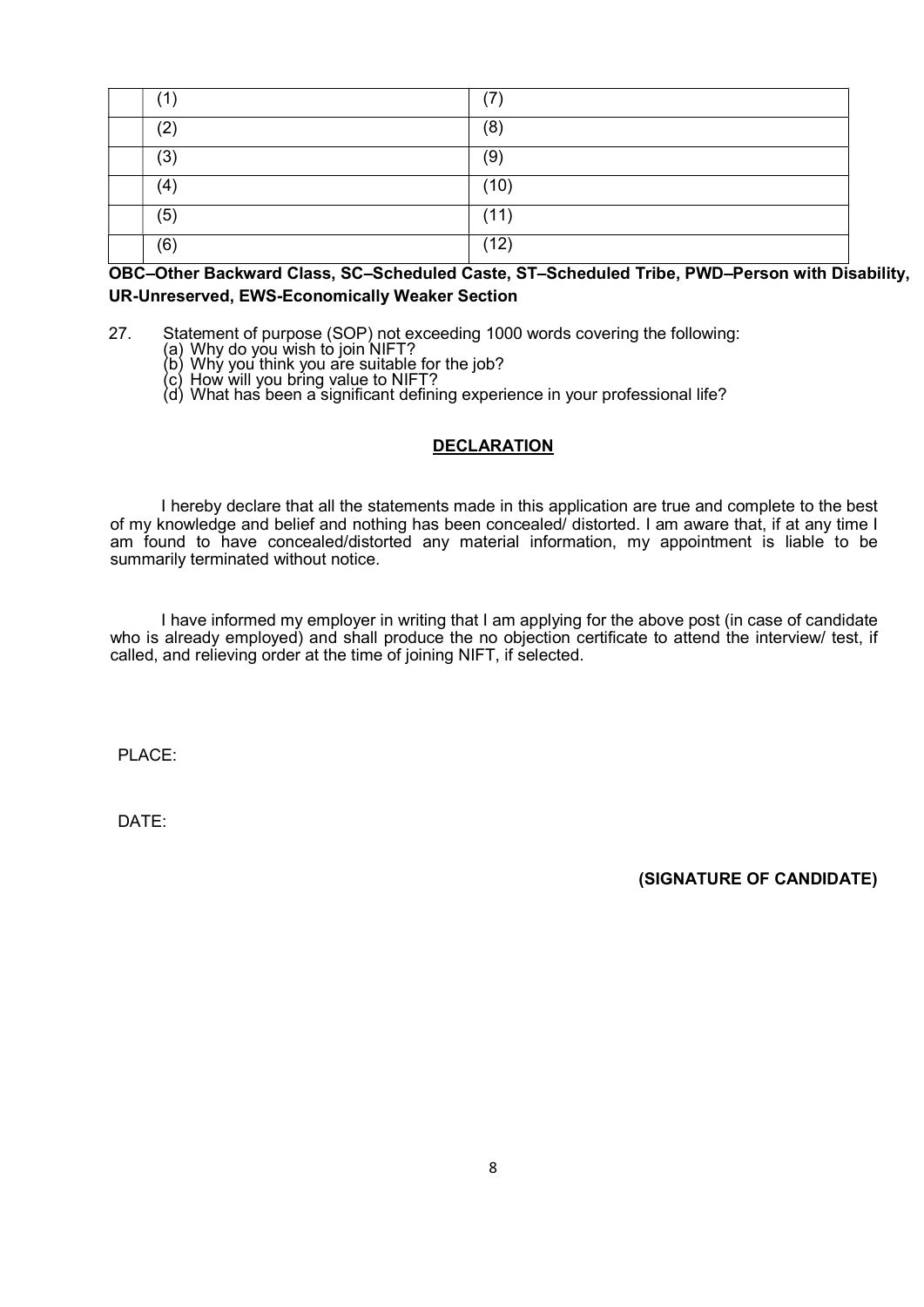Proforma of Application for the post of \_\_\_\_\_\_\_\_\_\_\_\_\_\_\_\_\_\_\_\_\_\_\_\_\_\_\_\_\_\_\_(name of the post) to be filled up on Deputation Basis in the National Institute of Fashion Technology (A Statutory Institute governed by the NIFT Act 2006 and set up in 1986 under the Ministry of Textiles, Govt. of India)

| $\mathbf 1$                                     | Name (In Capital Letters)                                                                |                 |                  |     |                  |                            |      |              |
|-------------------------------------------------|------------------------------------------------------------------------------------------|-----------------|------------------|-----|------------------|----------------------------|------|--------------|
| $\overline{2}$                                  | Correspondence address                                                                   |                 |                  |     |                  |                            |      |              |
| 3                                               | Date of Birth (in Christian Era)                                                         |                 |                  |     |                  |                            |      |              |
| 4                                               | Date of Retirement under Central Govt.<br>Rules.                                         |                 |                  |     |                  |                            |      |              |
| 5                                               | <b>Educational Qualifications</b><br>(Starting from highest qualification to             |                 |                  |     |                  |                            |      |              |
|                                                 | lowest. Encloses a separate sheet, duly                                                  |                 |                  |     |                  |                            |      |              |
|                                                 | authenticated by your signature, if the                                                  |                 |                  |     |                  |                            |      |              |
|                                                 | space below is insufficient)                                                             |                 |                  |     |                  |                            |      |              |
| 6                                               | Do you hold analogous post on regular<br>basis<br>in<br>the                              | cadre<br>parent | or               |     |                  |                            |      |              |
|                                                 | department/Ministry                                                                      |                 |                  |     |                  |                            |      |              |
| $\overline{7}$                                  | Have you rendered the required number                                                    |                 |                  |     |                  |                            |      |              |
|                                                 | of years of service in the grade rendered                                                |                 |                  |     |                  |                            |      |              |
|                                                 | after appointment thereto on regular basis                                               |                 |                  |     |                  |                            |      |              |
|                                                 | in the relevant Pay Band alongwith Grade                                                 |                 |                  |     |                  |                            |      |              |
|                                                 | Pay or equivalent in the parent cadre or                                                 |                 |                  |     |                  |                            |      |              |
|                                                 | department.                                                                              |                 |                  |     |                  |                            |      |              |
| 8                                               | Do you posses eligibility conditions as                                                  |                 |                  |     |                  |                            |      |              |
|                                                 | indicated in the vacancy circular for which<br>you are applying (Please mention 'Yes' or |                 |                  |     |                  |                            |      |              |
|                                                 | 'No' as applicable)                                                                      |                 |                  |     |                  |                            |      |              |
| 9                                               | Details of employment in chronological                                                   |                 |                  |     |                  |                            |      |              |
|                                                 | order (Starting from entry in the Service).<br>Encloses a<br>separate                    | sheet,          | duly             |     |                  |                            |      |              |
|                                                 | authenticated by your signature, if the                                                  |                 |                  |     |                  |                            |      |              |
|                                                 | space below is insufficient)                                                             |                 |                  |     |                  |                            |      |              |
|                                                 | <b>Office/Organization</b>                                                               | Post held       | <b>Period of</b> |     | <b>Nature of</b> | <b>Basic Pay (Revised)</b> |      |              |
|                                                 |                                                                                          | with scale      | service          |     | appointment      |                            |      |              |
|                                                 |                                                                                          | of pay          |                  |     | (Regular/Ad-     |                            |      |              |
|                                                 |                                                                                          |                 | From             | To  | hoc/Deputation)  | Pay in                     | G.P. | <b>Basic</b> |
|                                                 |                                                                                          |                 |                  |     |                  | PB                         |      | Pay          |
|                                                 | (1)                                                                                      | (2)             | (3)              | (4) | (5)              | (6)                        | (7)  | (8)          |
|                                                 |                                                                                          |                 |                  |     |                  |                            |      |              |
| Nature of present employment i.e. Ad-hoc<br>10  |                                                                                          |                 |                  |     |                  |                            |      |              |
| or Temporary or Permanent                       |                                                                                          |                 |                  |     |                  |                            |      |              |
| In case the present employment is held on<br>11 |                                                                                          |                 |                  |     |                  |                            |      |              |
|                                                 | deputation, please state:                                                                |                 |                  |     |                  |                            |      |              |
|                                                 | a) The date of initial appointment                                                       |                 |                  |     |                  |                            |      |              |
|                                                 | b) Period of appointment on deputation                                                   |                 |                  |     |                  |                            |      |              |
|                                                 | c) Name of parent office/Organization to                                                 |                 |                  |     |                  |                            |      |              |
|                                                 | which you belong to                                                                      |                 |                  |     |                  |                            |      |              |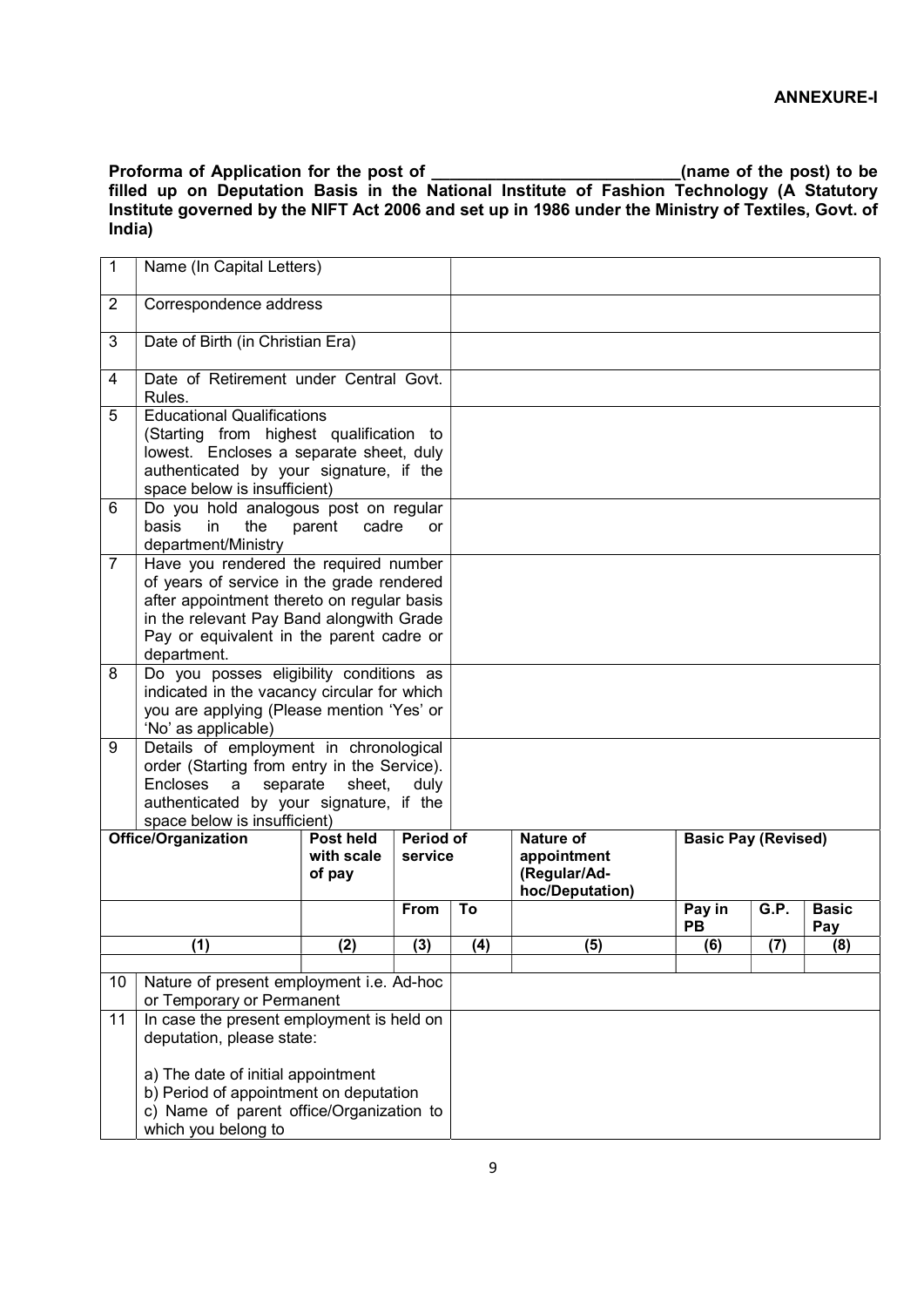| 12          | Are you in revised scale of pay? If yes, give the date from which the revision took place and also |                                          |                                   |                     |                      |                |  |  |  |
|-------------|----------------------------------------------------------------------------------------------------|------------------------------------------|-----------------------------------|---------------------|----------------------|----------------|--|--|--|
|             | indicate the pre-revised scale                                                                     |                                          |                                   |                     |                      |                |  |  |  |
| <b>Date</b> |                                                                                                    | Pay scale (pre-                          | <b>Basic Pay</b>                  | Date of revision of | <b>Revised scale</b> | <b>Revised</b> |  |  |  |
|             |                                                                                                    | revised)                                 | (pre-revised)                     | pay                 | of pay and Pay       | basic          |  |  |  |
| (1)         |                                                                                                    | (2)                                      | $\overline{(3)}$                  | (4)                 | Level<br>(5)         | pay<br>(6)     |  |  |  |
|             |                                                                                                    |                                          |                                   |                     |                      |                |  |  |  |
| 13          | Total                                                                                              | emoluments<br>drawn                      |                                   |                     |                      |                |  |  |  |
|             |                                                                                                    | per month as on the date of              |                                   |                     |                      |                |  |  |  |
|             | applying                                                                                           | against<br>this                          |                                   |                     |                      |                |  |  |  |
|             | Vacancy Circular.                                                                                  |                                          |                                   |                     |                      |                |  |  |  |
| 14          |                                                                                                    | Additional information,<br>if            |                                   |                     |                      |                |  |  |  |
|             |                                                                                                    | any, which you would like to             |                                   |                     |                      |                |  |  |  |
|             |                                                                                                    | mention in support of your               |                                   |                     |                      |                |  |  |  |
|             |                                                                                                    | suitability for the post.                |                                   |                     |                      |                |  |  |  |
|             |                                                                                                    | Enclose a separate sheet if              |                                   |                     |                      |                |  |  |  |
|             |                                                                                                    | the space is insufficient.               |                                   |                     |                      |                |  |  |  |
| 15          | Full                                                                                               | postal<br>address                        |                                   |                     |                      |                |  |  |  |
|             |                                                                                                    | including PIN Code number                |                                   |                     |                      |                |  |  |  |
|             | with<br>name,                                                                                      | of the Forwarding Authority<br>telephone |                                   |                     |                      |                |  |  |  |
|             |                                                                                                    | number and E-mail Address                |                                   |                     |                      |                |  |  |  |
|             |                                                                                                    | of the Forwarding Authority.             |                                   |                     |                      |                |  |  |  |
| 16          |                                                                                                    | Whether belongs to SC/ST                 |                                   |                     |                      |                |  |  |  |
| 17          | Remarks, if any                                                                                    |                                          |                                   |                     |                      |                |  |  |  |
|             |                                                                                                    |                                          | <b>Signature of the Candidate</b> |                     |                      |                |  |  |  |
|             |                                                                                                    |                                          |                                   |                     |                      |                |  |  |  |
|             |                                                                                                    |                                          | Name of the Candidate             |                     |                      |                |  |  |  |
|             |                                                                                                    |                                          |                                   |                     |                      |                |  |  |  |
|             |                                                                                                    |                                          | <b>Complete Office Address</b>    |                     |                      |                |  |  |  |
|             |                                                                                                    |                                          |                                   |                     |                      |                |  |  |  |
|             |                                                                                                    |                                          | E-mail address of the candidate   |                     |                      |                |  |  |  |
|             |                                                                                                    |                                          | Telephone Number of the candidate |                     |                      |                |  |  |  |
|             |                                                                                                    |                                          |                                   |                     |                      |                |  |  |  |
|             |                                                                                                    |                                          | Mobile Number of the candidate    |                     |                      |                |  |  |  |
|             |                                                                                                    |                                          | Date :                            |                     |                      |                |  |  |  |
|             |                                                                                                    |                                          | Place:                            |                     |                      |                |  |  |  |